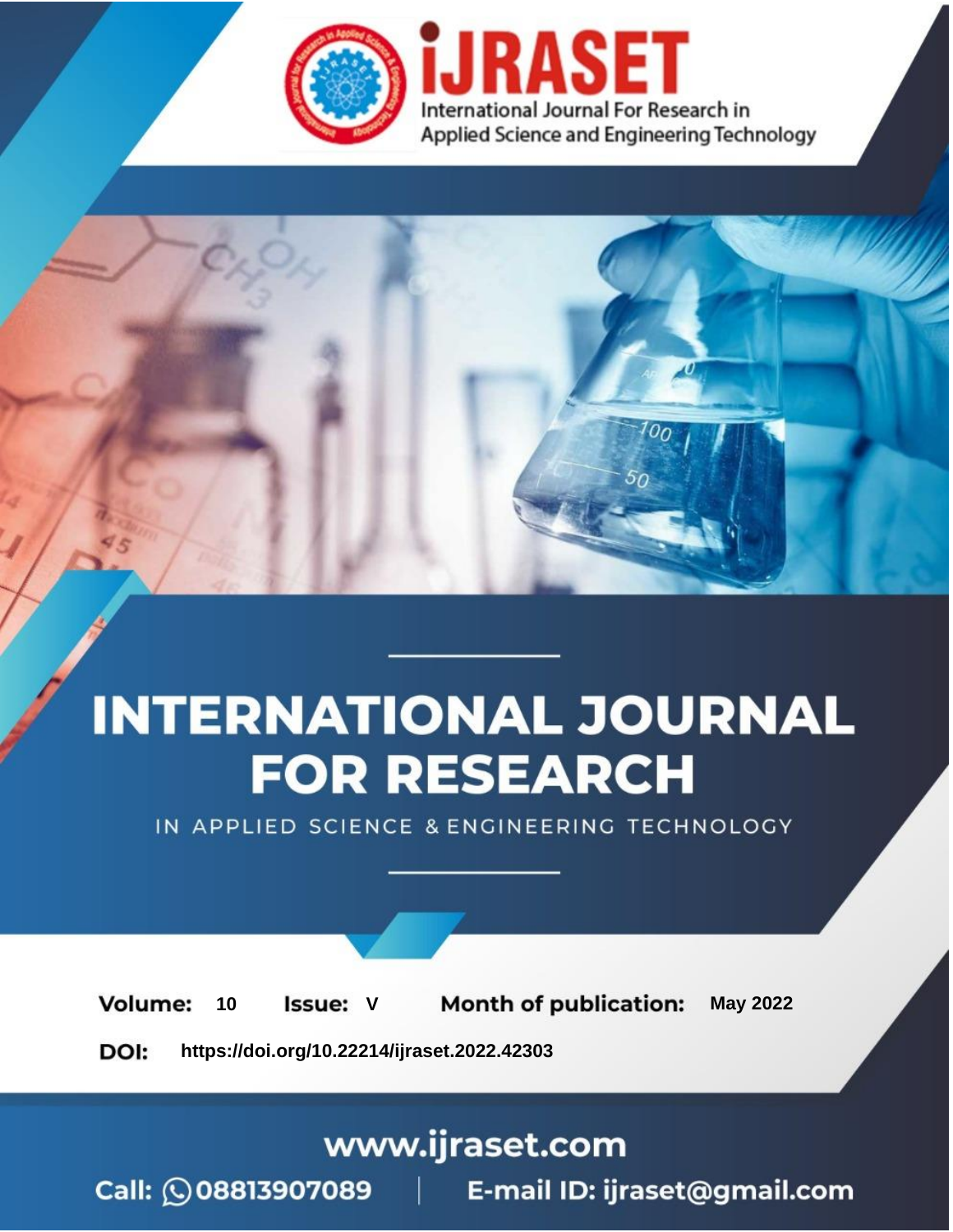

International Journal for Research in Applied Science & Engineering Technology (IJRASET**)**  *ISSN: 2321-9653; IC Value: 45.98; SJ Impact Factor: 7.538 Volume 10 Issue V May 2022- Available at www.ijraset.com*

### **Emotion Recognition System**

Aditi Anand<sup>1</sup>, Rajashvi Srivastava<sup>2</sup>, Archismaan Banerjee<sup>3</sup>, Arpit Khare<sup>4</sup>, Amit Sharma<sup>5</sup>

*1, 2, 3, 4Computer Science and Engineering, SRM Institute of Science & Technology, Delhi NCR, Uttar Pradesh, India <sup>5</sup>Assistant Professor, Computer Science and Engineering, SRM Institute of Science & Technology, Delhi NCR, Uttar Pradesh, India*

*Abstract: In today's world, the face uses expressions to convey tons of knowledge visually, hence Emotion-Recognition System can be a important focus within the space of computer-user contact. Our emotions area unit is conveyed through the stimulation of unique sets of facial muscles. They are generally refined, nevertheless advanced, signals in an expression that always contains a verdant quantity of knowledge concerning our mindset. By emotion recognition (classification), We tend to design a supervised deep-learning neural network (DNN) that offers computers the power to create speculation concerning sentiments. The most objective of our project is that we tend to apply numerous deep learning ways like convolutional neural networks to spot general human emotions.*

#### **I. INTRODUCTION**

Feeling acknowledgment assumes an essential part in the period of Artificial insight and the Internet of things. It offers a huge extension to human PC collaboration, mechanical technology, medical care, biometric security, and social demonstration. Feeling acknowledgment frameworks perceive feelings from facial articulations, text information, body developments, voice, cerebrum, or heart signals. Alongside fundamental feelings, disposition, command over feelings, and force of initiation of feeling can likewise be inspected for examining opinions. This idea distinguishes different directed and unaided AI strategies for including extraction and feeling characterization. A similar investigation has likewise been made of different machine learning calculations utilized in referred papers. It tells the extension and uses of programmed feeling acknowledgment frameworks in different fields. This idea additionally talks about different boundaries to expand the precision, security, and productivity of the framework.

The significant targets and thoughts include:

- *1)* Tracing the human faces in the picture (i.e., this step is called face detection)
- *2)* Selecting facial features from the traced face region in the frame.
- *3)* Critiquing the behavior of human face physiognomy & the modifications in the aspect of the face and categorizing the familiarity into some facial-expression distribution like happy face or angry face, view showing (dis)like or ambivalence, etc.

#### **II. METHODS AND MATERIAL**

For the development of this project, the version of python used is 3.6.5

- *A. Hardware Interfaces*
- *1) Processor:* The 5th gen of Intel-Core i5 and with min speed of 2.9GHz.
- *2) RAM:* The min requirement is 4gb.
- *3) Hard Disk:* The minimum requirement is 250gb
- *B. Softwares*
- *1)* MS Word(2003)
- *2)* Data-base storage : MS Excel
- *3)* Operating-system(OS) : Win-10
- *C. Step by Step procedure*
- *1) Step One:* Step one: assortment of the image information set. (This time we have chosen to use the FER2013 database with 35887 48x48-pixel grey face pictures labeled with seven classes of expressions/emotions Step one: assortment of the image information set. (This time we have chosen to use the FER2013 database with 35887 48x48-pixel grey face pictures labeled with seven classes of expressions/emotion
- *2) Step Two:* Pre-image process. Cowie et al. (2001)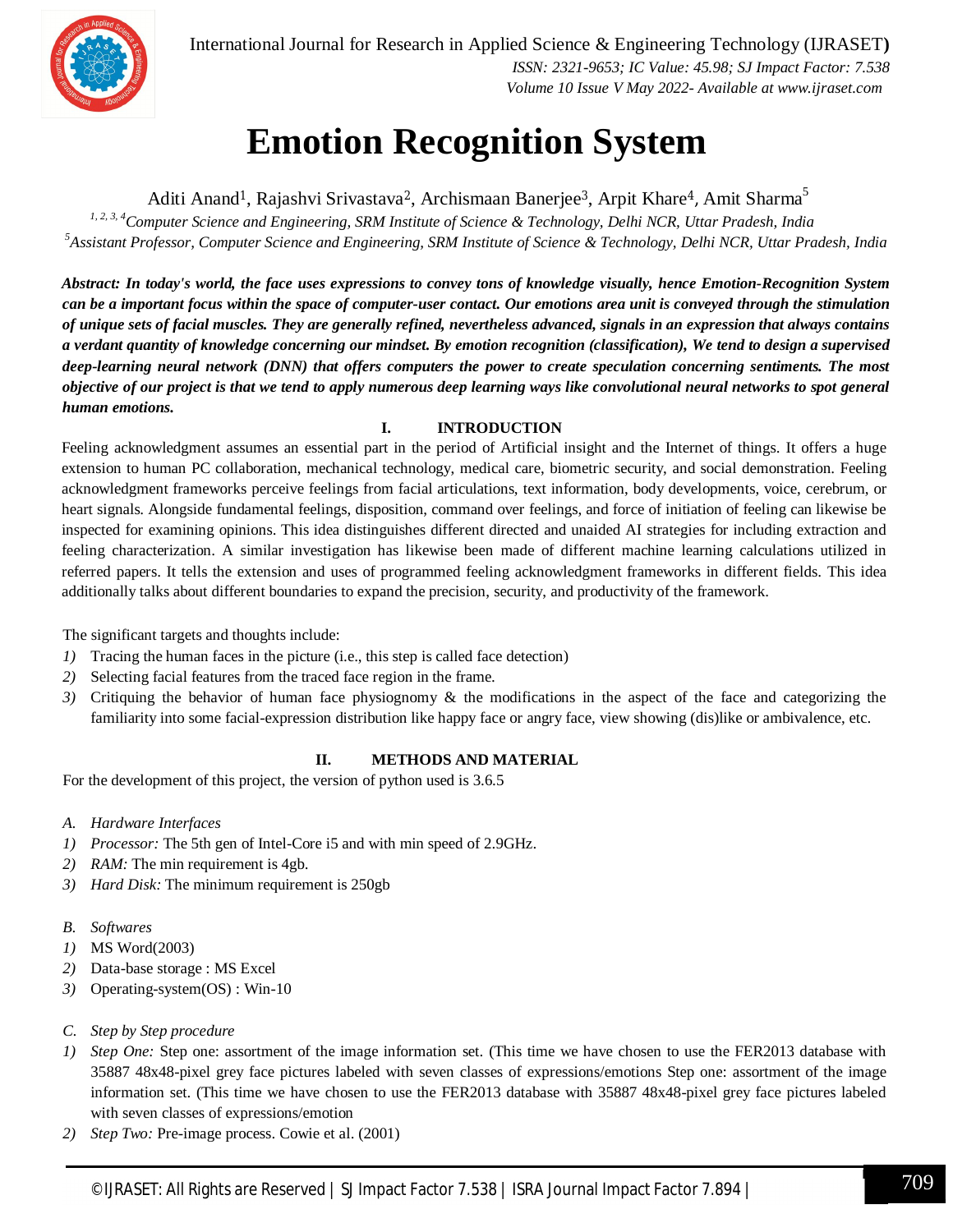#### International Journal for Research in Applied Science & Engineering Technology (IJRASET**)**



 *ISSN: 2321-9653; IC Value: 45.98; SJ Impact Factor: 7.538 Volume 10 Issue V May 2022- Available at www.ijraset.com*

- *3) Step Three:* Face detection in every icon.
- *4) Step Four:* The cut face is regenerated to grey pictures.
- *5) Step Five:* The pipe ensures that the full image will be inserted into the input layer as a program (1, 48, 48) NumPy.
- *6) Step Six:* Similar NumPy members move to the Convolution-2d layer.
- *7) Step Seven:* The convolution layer generates the feature map.
- *8) Step Eight:* A compilation methodology referred to as Max-Pooling-2d that has (2, 2) matrix on a feature-map that solely retains an utmost variety of pixels.Goldman and Sripada (2005)
- *9) Step Nine:* During coaching, Neural network Forward Propagation and back distribution are done at component values.
- *10) Step Ten:* The Soft-max operate explains and defines itself as the chance of each emotional category. The training model is readily pointing out the small print in doable emotional formation on the face. El Ayadi et al.(2011)
- *D. Tools used for Data Analysis*
- *1) Haar Features:* Haar's characteristic is similar to Karnal's, which tends to focus on the edge. All human faces have certain possibilities in common. The nose is brighter than the attention region, just as the eye region is darker than the upper cheekbone region. The position and size of these matchable traits might make it easier to see a face. The black zone is delimited by  $+1$ , while the white region is delineated by -1, according to the Haar feature. A photo is shown in a 24X24 window. Each feature can be represented by a sole value derived by decreasing the summation of pixels(px) beneath the snowy square from the total of pixels beneath the blacken square. Currently, all feasible sizes and positions of apiece kernel are put into service for calculating a large number of alternatives. We must calculate the total number of pixels( $px$ ) below white & black squares for each feature computation. There would be 1,60,000+ Haar alternatives for the 24X24 timeframe, which might be a large selection. They used integral graphics to address the problem. It makes calculating the overall number of pixels easier, but huge might also refer to the number of pixels in a four-pixel process
- *2)* Integral Images: Calculating the area is the basic plan of an integral picture. As a result, we don't have to do the summation of all of the pixel values; contrary, we may take the side values and do a simpler computation. Hence, the pixels(px) higher than  $\&$ to the left of (x, y) inclusive, are added to the integral picture at places x, y. The unified picture for the input will be estimated using a sum of all the higher than and left pixels. Sample – Adding the pixels(px) in square D is frequently done with four array citations:
- *a)* Therefore, the total of the pixels(px) in square A is the value of the holistic framework at point one. The estimate at position two may be  $A + B$ ,  $A + C$  at location three, and  $A + B + C + D$  at place four.
- *b*) D's add is calculated as  $4 + 1 (2 + 3)$ . This one may be less difficult than the final component. Hence, it is one of the many benefits of converting a photograph & modifying a pictorial combined image.
- *3) Ada-boost:* Ada-boost is employed to get rid of Haar redundant feature. To develop a solid classifier, a small variation of those options will be incorporated. The most difficult part is finding these possibilities. Each time, a form of AdaBoost is used to choose the alternatives and train the classifier. The second feature is used to detect the nasal bridge, but it's counterproductive for higher lips since upper lips contain a lot of or fewer consistent aspects. As a result, we can simply remove it. We can identify that square measure is important out of 160000+ alternatives by using AdaBoost. After discovering all of the possibilities, a weighted price is assigned to it, which is used to determine whether or not a specific window is a face.  $F(x) =$  $a1f1(x) + a2f2(x) + a3f3(x) + a4f4(x) + a5f5(x) + \ldots$   $F(x) = a1f1(x) + a2f2(x) + a3f3(x) + a4f4(x) + a5f5(x) + f(x)$ denotes a robust classifier, while f(x) denotes a weak classifier. A weak classifier will always return binary values, such as 0 and 1. If the feature is found, it will have a value of one; otherwise, it will have no value. In most cases, 2500 classifiers are used to create a strong classifier. Here, choose alternatives are the same to be acceptable if it performs better than random speculation, i.e., it must identify more than half of the situations.
- *4) Cascading:* Assume we have a 640X480 resolution associate degree input picture. After that, we'd want to move the 24X24 window around the picture, evaluating 2500 characteristics for each window. Using a linear approach to all 2500 alternatives, it determines whether there is a threshold and then decides whether it is a face or not. Rather than running through all 2500 alternatives 24 times, we'll utilize cascade. The first ten possibilities are categorized in one classifier, the following 20-30 options in another, and the last hundred options in still another. As a result, complexity will arise. The benefit is that, rather than desire, we will eradicate non-face from the first step rather than longing for 2,500 possibilities for the 24x24 window. Suppose we've got a picture. If the image passes through the first stage wherever 10 classifiers are kept, it may be a face. Then the image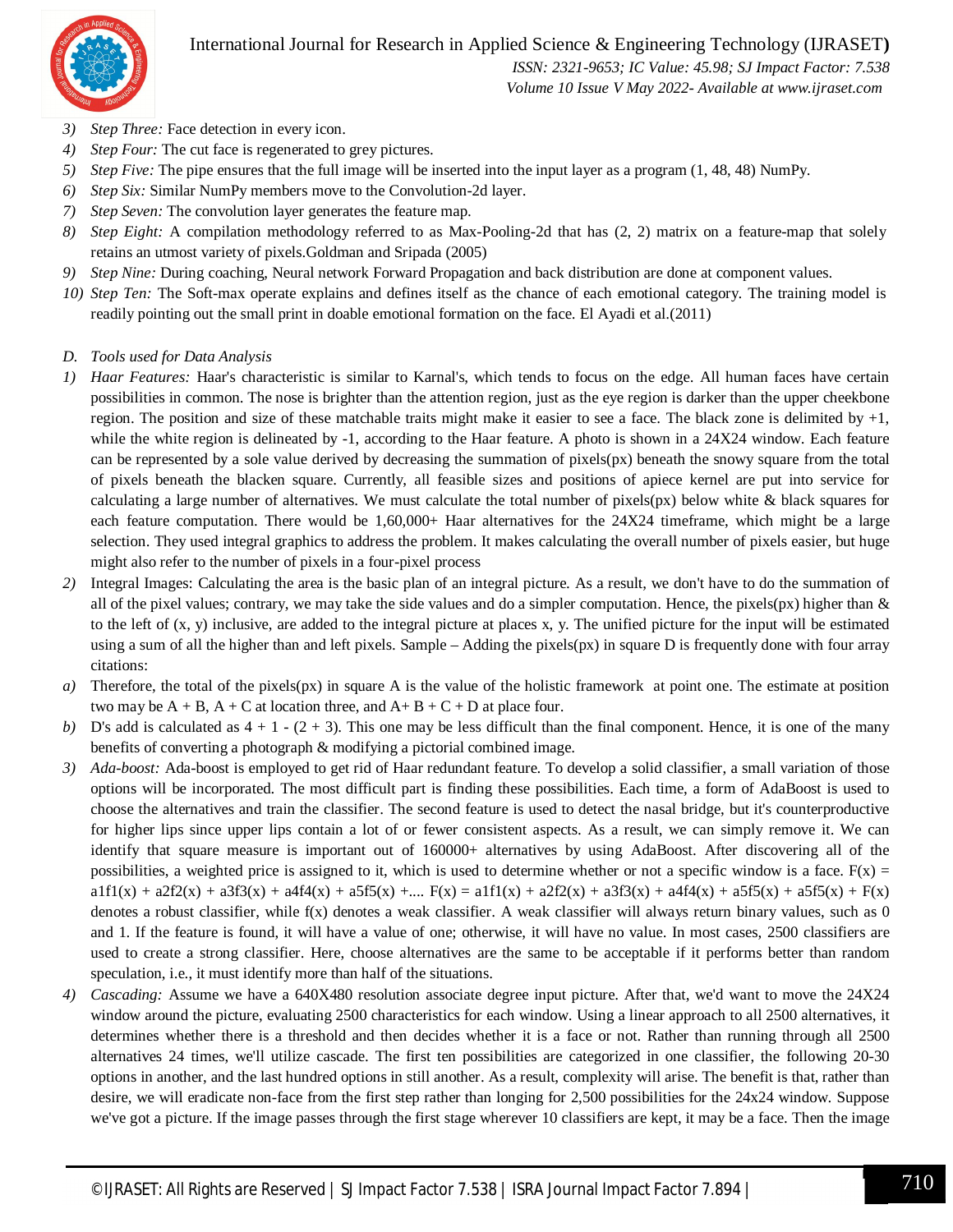

International Journal for Research in Applied Science & Engineering Technology (IJRASET**)**  *ISSN: 2321-9653; IC Value: 45.98; SJ Impact Factor: 7.538*

 *Volume 10 Issue V May 2022- Available at www.ijraset.com*

can move to the second stage of checking. If the image doesn't pass the first stage, we will simply eliminate that. Cascading may be a smaller, best classifier. it's simple to non-face areas exploitation cascading.

*5) Haar Cascade Classifier in OpenCV:* The algorithm wishes a lot of positive footage (images of faces) and negative footage (images where faces are not present) to train the classifier. Then we would like to extract choices from it. For this, Haar choices are shown at intervals the below image is used. They seem to be a bit like the CNN kernel. Every feature/expression might be one of the resultant values by subtracting the addition of pixels(px) beneath the white-colored square through the addition of pixels(px) beneath the black square.

#### **III. RESULTS AND DISCUSSION**

We selected the number of layers to be four to induce the best level of accuracy. The execution time increased as the number of layers increased, but it did not add significant value to our research. It takes a long time to train such a big network. Just ERS has a keyframe extraction approach compared to other methods, which only go for the final frame.





Expression is usually a mixture of 2 or a lot of archetypal expressions. Also, expressions area unit presumed to be peculiar & to start and finish with a neutral position. In realism, facial expression area units are far more advanced & arise in numerous combos and intensities.

#### *A. Pros*

A known aspect can be a mix of 2 different expressions with 1 in every one of them due to leading in enthusiasm. The classifier, therefore, should be sensible enough to properly determine the mix of expressions and every expression's intensity. Businesses will scan photos and videos in the period for surveillance video feeds or automating video analytics, saving cash and up the lives of their consumers.

#### *B. Significance*

Broader applications: The performance of a neural network depends on the sort of parameters extracted from the facial image. It is widely applied to varied analysis areas, like mental disease designation and human social/physiological interaction detection.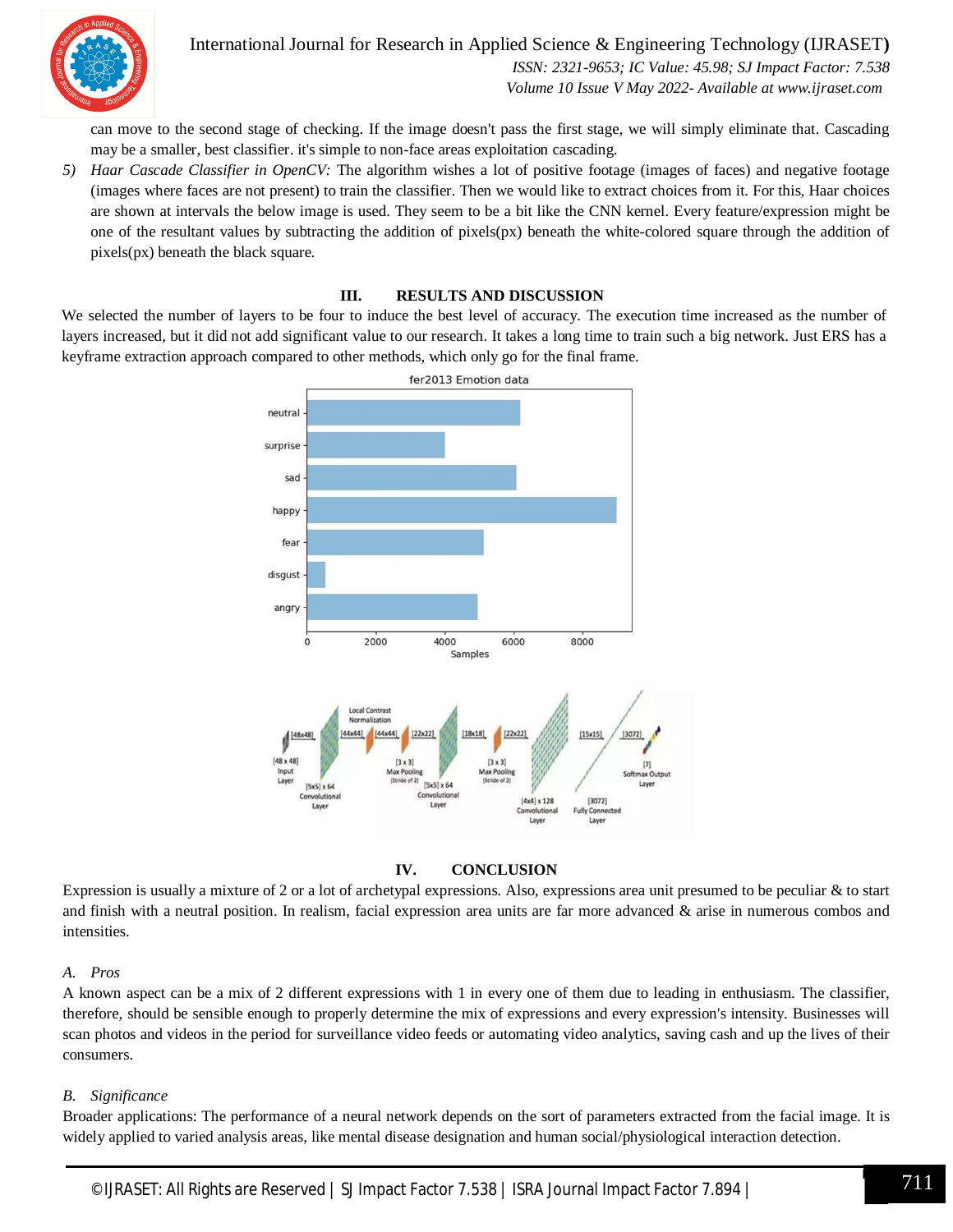

International Journal for Research in Applied Science & Engineering Technology (IJRASET**)**

 *ISSN: 2321-9653; IC Value: 45.98; SJ Impact Factor: 7.538 Volume 10 Issue V May 2022- Available at www.ijraset.com*

- *C. Cons*
- *1)* Different types and versions of software have drawbacks, such as dataset input being limited to textual data and images.
- *2)* The precision level of the sensors exercised in the emotion-detection system, such as webcam, thermic picture sensors, & the emotion recognition algorithm used, identifies the system's execution and conclusion. Due to the consumption of expensive constituents, a highly precise system will be expensive.

#### *D. Future Scope*

We show a framework of an automatic Emotion Recognition system aided by multimodal sensor data, also as a theoretical analysis of its practicableness and possibleness for feeling detection; its utility can be shown in the future through real-world trials.

#### **REFERENCES**

- [1] Roddy Cowie, Ellen Douglas-Cowie, Nicolas Tsapatsoulis, George Votsis, Stefanos Kollias, Winfried Fellenz, and John G Taylor. Emotion recognition in human-computer interaction. IEEE Signal processing magazine, 18(1):32–80, 2001.
- [2] Moataz El Ayadi, Mohamed S Kamel, and Fakhri Karray. Survey on speech emotion recognition: Features, classification schemes, and databases. Pattern recognition, 44(3):572–587, 2011.
- [3] Alvin I Goldman and Chandra Sekhar Sripada. Simulationist models of face-based emotion recognition. Cognition, 94(3):193–213, 2005.
- [4] Byoung Chul Ko. A brief review of facial emotion recognition based on visual information. sensors, 18(2):401, 2018.
- [5] Shashidhar G Koolagudi and K Sreenivasa Rao. Emotion recognition from speech: a review.
- International journal of speech technology, 15(2):99– 117, 2012. [6] Ronak Kosti, Jose M Alvarez, Adria Recasens, and Agata Lapedriza. Emotion recognition in context. In Proceedings of the IEEE conference on computer vision and pattern recognition, pages 1667–1675, 2017.
- [7] Emily Mower, Maja J Matari´c, and Shrikanth Narayanan. A framework for automatic human emotion classification using emotion profiles. IEEE Transactions on Audio, Speech, and Language Processing, 19(5):1057–1070, 2010.
- [8] Bj¨orn Schuller, Gerhard Rigoll, and Manfred Lang. Hidden Markov model-based speech emotion recognition. In 2003 IEEE International Conference on Acoustics, Speech, and Signal Processing, 2003.

Proceedings. (ICASSP'03)., volume 2, pages II–1. Ieee, 2003.

- [9] Ryoko Tokuhisa, Kentaro Inui, and Yuji Matsumoto. Emotion classification using massive examples extracted from the web. In Proceedings of the 22nd International Conference on Computational Linguistics (Coling 2008), pages 881–888, 2008.
- [10] Suraj Tripathi, Abhay Kumar, Abhiram Ramesh, Chirag Singh, and Promod Yenigalla. Deep learning-based emotion recognition system using speech features and transcriptions. arXiv preprint arXiv:1906.05681, 2019.